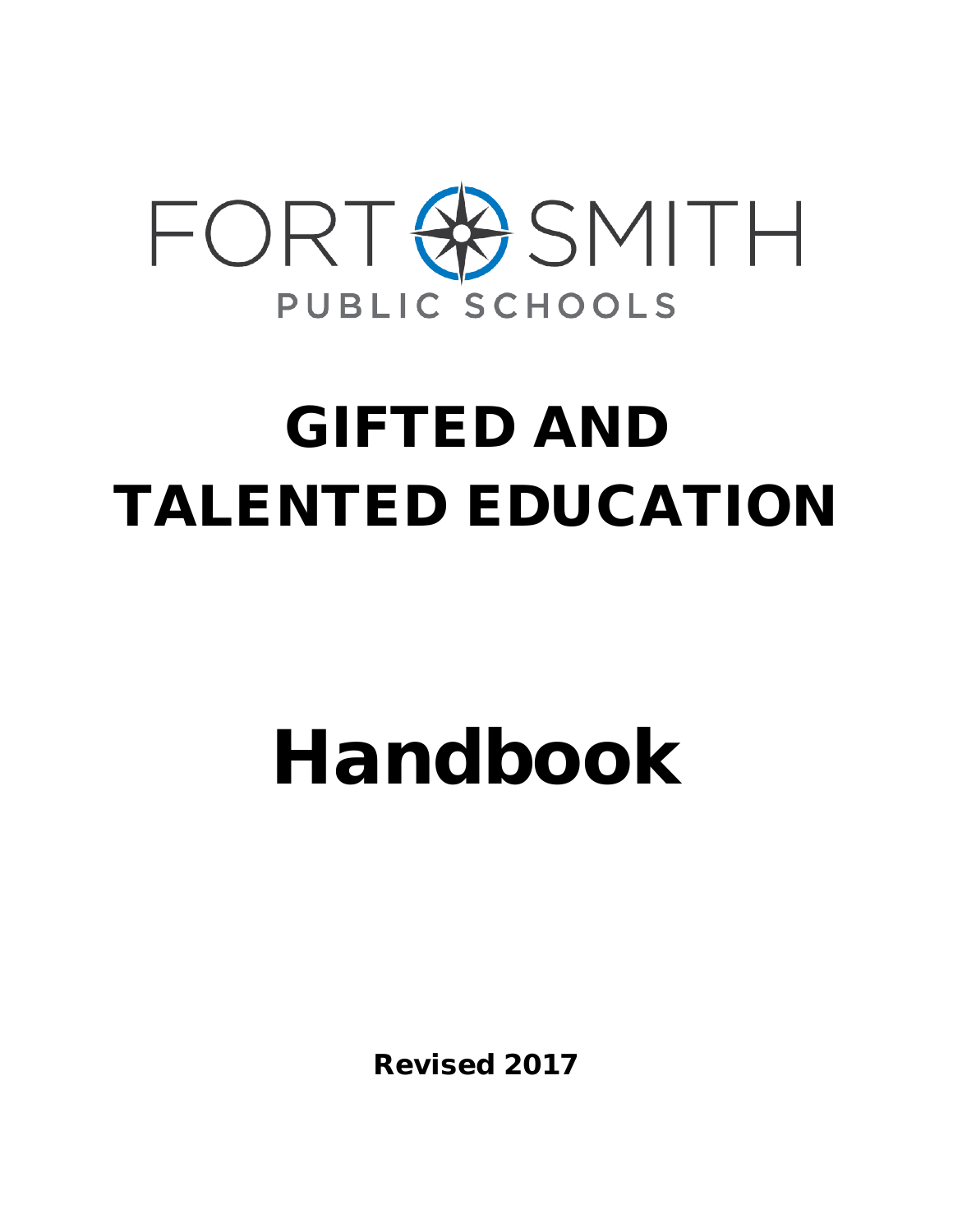## **TABLE OF CONTENTS**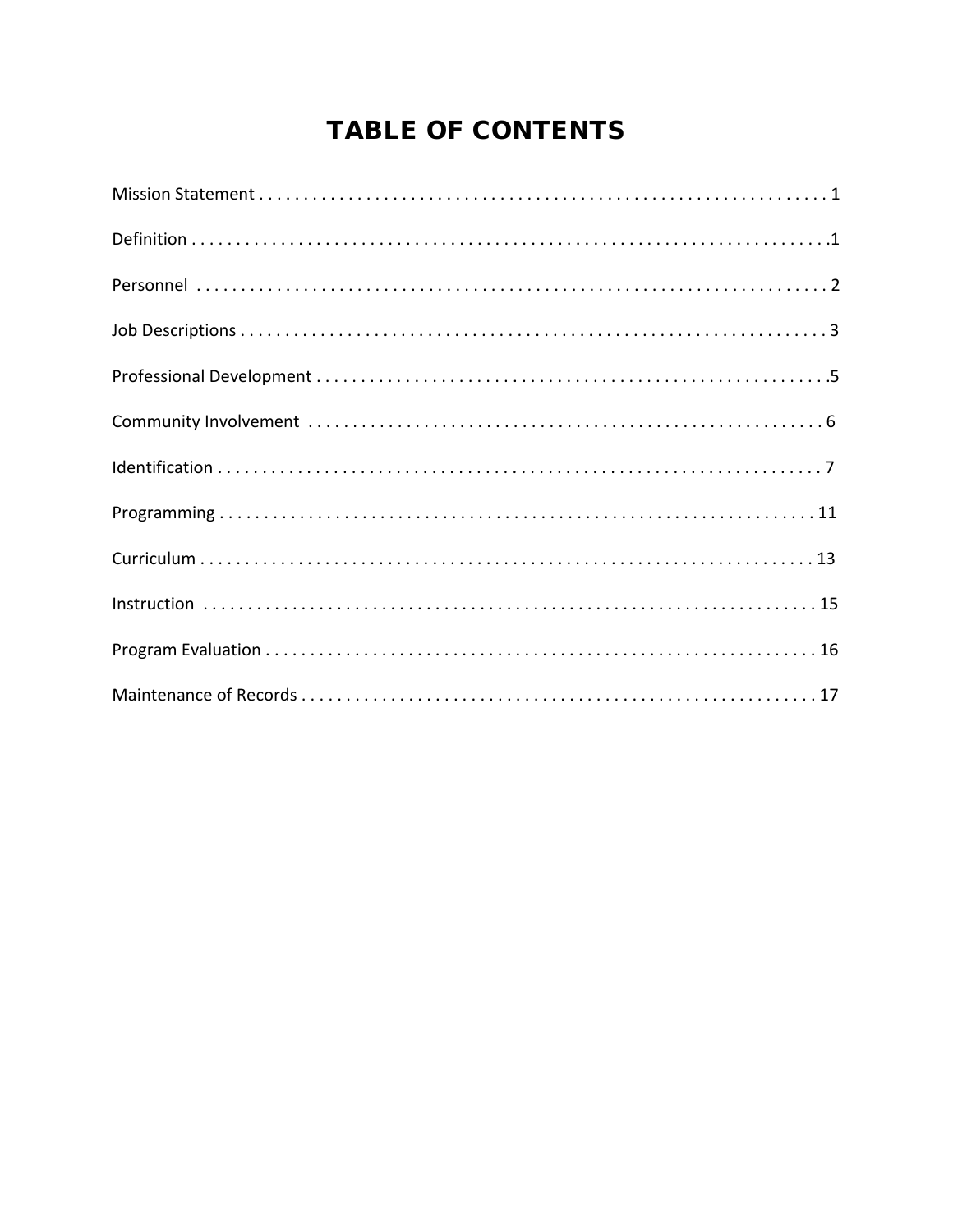## MISSION STATEMENT

Educators of the Fort Smith Public Schools are committed to providing a rigorous academic environment to meet the educational needs of advanced learners. Gifted programming is an ongoing process through which we develop the emerging strengths of each identified student in intellect, motivation, and creativity. By offering differentiated instruction and opportunities, the students will become competent and productive citizens.

## **DEFINITIONS**

**Federal Javits Act:** The term gifted and talented student means children and youths who give evidence of higher performance capability in such areas as intellectual, creative, artistic, or leadership capacity, or in specific academic fields, and who require services or activities not ordinarily provided by the schools in order to develop such capabilities fully.

**National Association for Gifted Children:** Gifted individuals are those who demonstrate outstanding levels of aptitude or competence in one or more domains when compared to others of the same age, experience, or environment.

**Arkansas Department of Education:** Gifted and talented children and youth are those of high potential or ability whose learning characteristics and educational needs require qualitatively differentiated educational experiences and/or services. Possession of these talents and gifts, or the potential for their development, will be evidenced through an interaction of above average intellectual ability, task commitment and/or motivation, and creative ability.

*See also "Common Characteristics of Gifted and Talented Students" on the webpage.*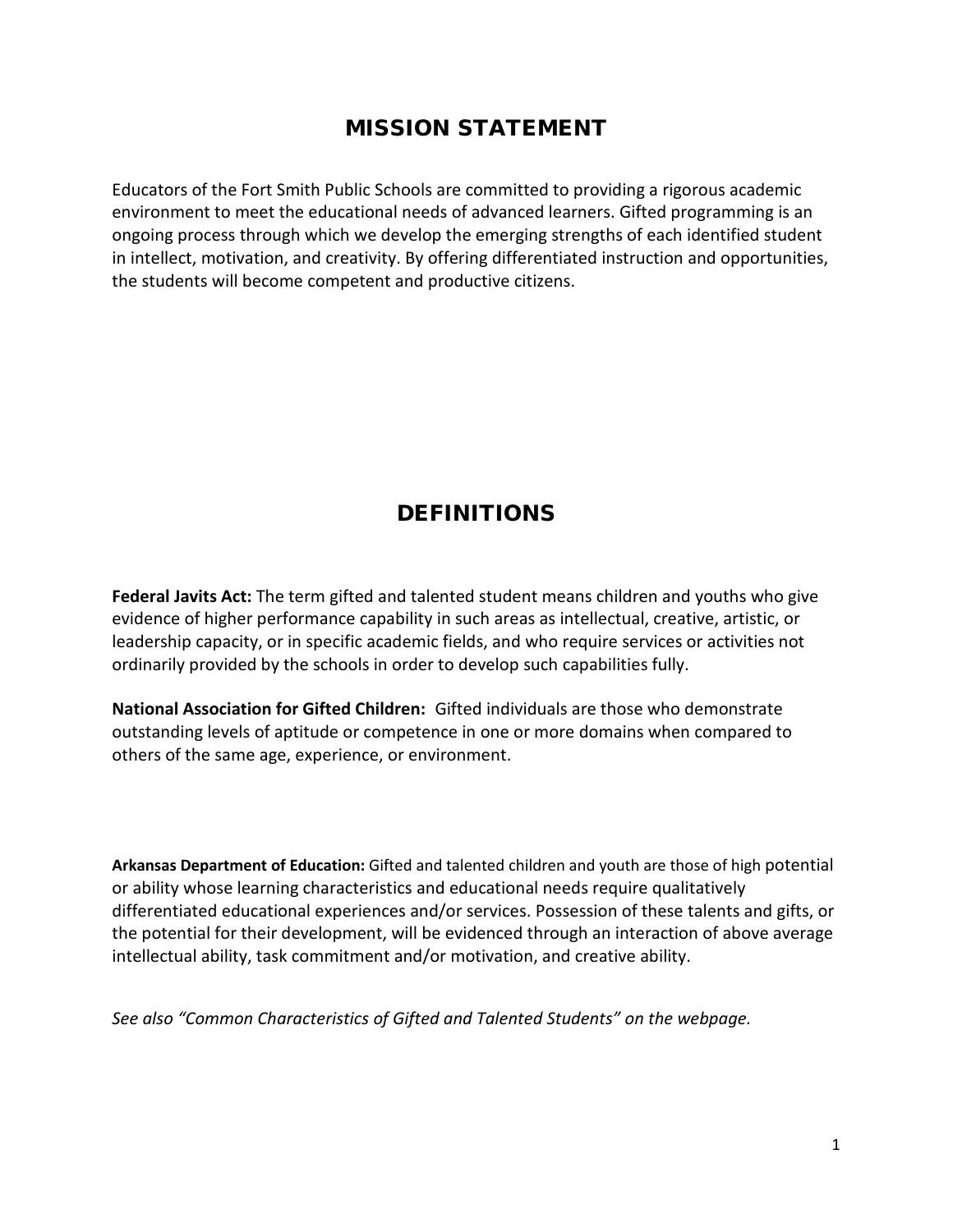## PERSONNEL

#### **Selection Process**

Open positions will be advertised on the district website in the Human Resources section.

Candidates must meet licensure qualifications as well as must be able to model the cognitive, creative, and leadership qualities the program develops in students. Strong instructional skills are expected.

Candidates selected from the pool of applicants will be interviewed by at least the Executive Director for Human Resources (if not already employed in the district), one principal, and the Supervisor of Special Programs. Other appropriate people may be invited to participate in the interview.

#### **Qualifications**

A teacher of the gifted shall be a specialist who has attained standard state licensure and earned, through successful coursework and testing, an add-on endorsement in gifted education. Specialists who are working on a gifted endorsement will have a completed Additional Licensure Plan on file with the district and state gifted offices and be actively pursuing the endorsement.

Teachers in the Advanced Placement program will be state licensed and College Board certified in their content area. They will attend periodic AP training as required by the state. Teachers who do not possess a current certificate will have a completed Additional Training Plan on file with the district and state gifted offices. AP teachers will have their course syllabi approved by College Board. Pre-Advanced Placement teachers will also meet licensure requirements and receive periodic pre-AP training as required by the state.

An administrator of gifted services must be state licensed in administration. A GATE coordinator will hold a state endorsement in gifted education.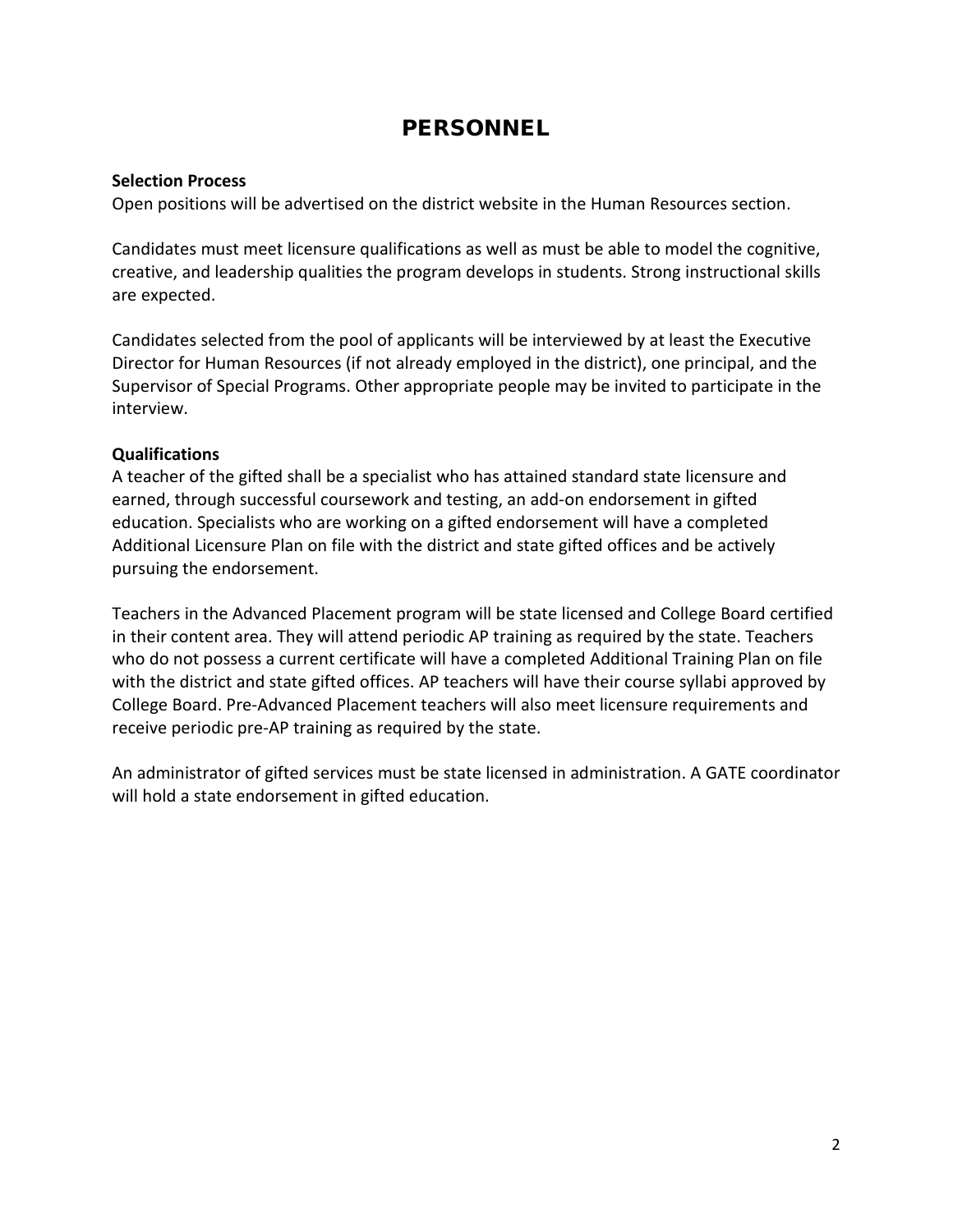## JOB DESCRIPTIONS

#### **Gifted Specialist will**

- Advocate for the needs of gifted students,
- Participate in professional development opportunities to remain current in practices and resources for gifted students,
- Keep accurate documentation regarding identification, student attendance, provision of services, and communication.
- Assess program candidates using district approved instruments,
- Chair the Building Level Review Team,
- Interpret and communicate assessment results with staff and parents,
- Collaborate with other district gifted specialists in developing lessons to meet the needs of identified students,
- Locate, plan, and utilize a variety of material, technological, and human resources appropriately and in good stewardship to achieve lesson goals,
- (Secondary) prepare and submit materials requests which appropriately utilize supply funds in a fiscally responsible manner,
- Facilitate enriching and advanced lessons and experiences designed to meet individual student academic needs and interests,
- Accurately and fairly evaluate student progress on meeting program and content goals,
- Communicate feedback and evaluation data on an ongoing basis with students and parents,
- Serve as a consultant and provide resources for regular classroom teachers who have gifted students,
- Communicate on an ongoing basis program and lesson objectives and activities with school and district staff and parents,
- Conduct professional development for staff in the district and/or school as needed,
- Participate in Advisory Council meetings,
- Inform students and parents of enrichment opportunities which are extra-curricular and hosted by either the school or another educational agency,
- Conduct activities eliciting input from various stakeholders for program evaluation, and
- Assist the gifted coordinator in the performance of his/her duties.

#### **Gifted Coordinator will**

- Assure that all documentation is completed accurately by the specialists and records are maintained appropriately,
- Collaborate with the other coordinator and the program administrator in completion of the Program Application each year,
- Consult with the other coordinator and the program administrator in an annual program evaluation and envisioning/implementation for program improvement,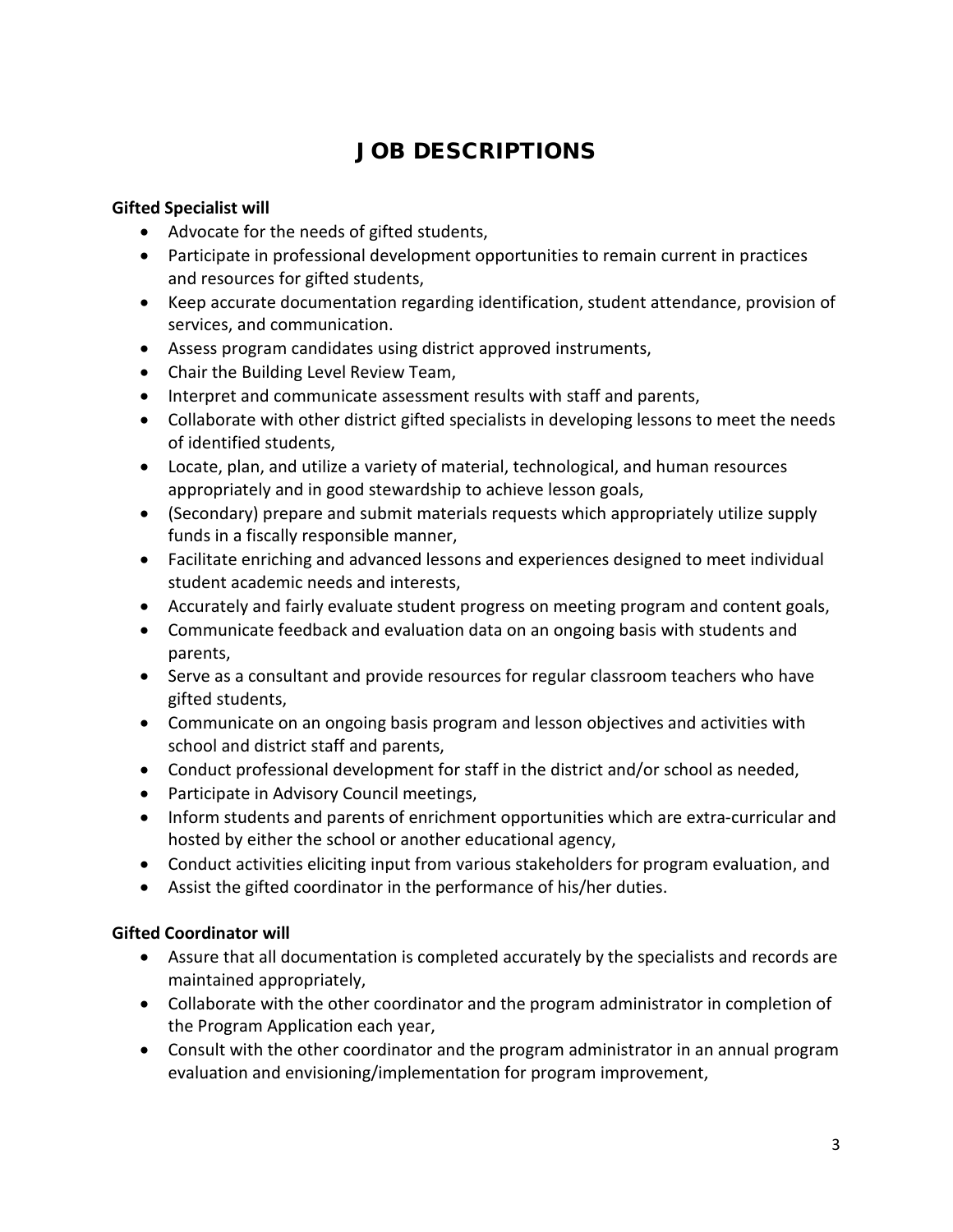- Coordinate with the Supervisor of Special Programs and specialists on professional development needs,
- Provide information and resources to include on the district gifted webpage,
- Plan and facilitate Advisory Council meetings, and
- Communicate student achievements and program activity highlights to the district Elementary Director, Secondary Director, Student Achievement and Accountability Director, Supervisor of Special Programs, and Executive Director of Communication and Community Partnerships.
- (Elementary Coordinator) complete and submit for processing any materials requests.

#### **Supervisor of Special Programs will**

- Assure that the program meets compliance criteria for state rules and regulations and national standards,
- Maintain accurate and complete records documenting achievement of state rules and regulations regarding gifted education,
- Accurately code identified students in the district electronic database,
- Collect and interpret student data for evaluation purposes,
- Conduct meetings with coordinators for program evaluation and planning,
- Consult with building and district administrators on program needs,
- Oversee the program budgets and approve expenditures,
- Supervise the district webpage on gifted education,
- Participate in interviews and selection of specialists and coordinators, and
- Conduct classroom visits of specialists providing feedback on curriculum and instruction.

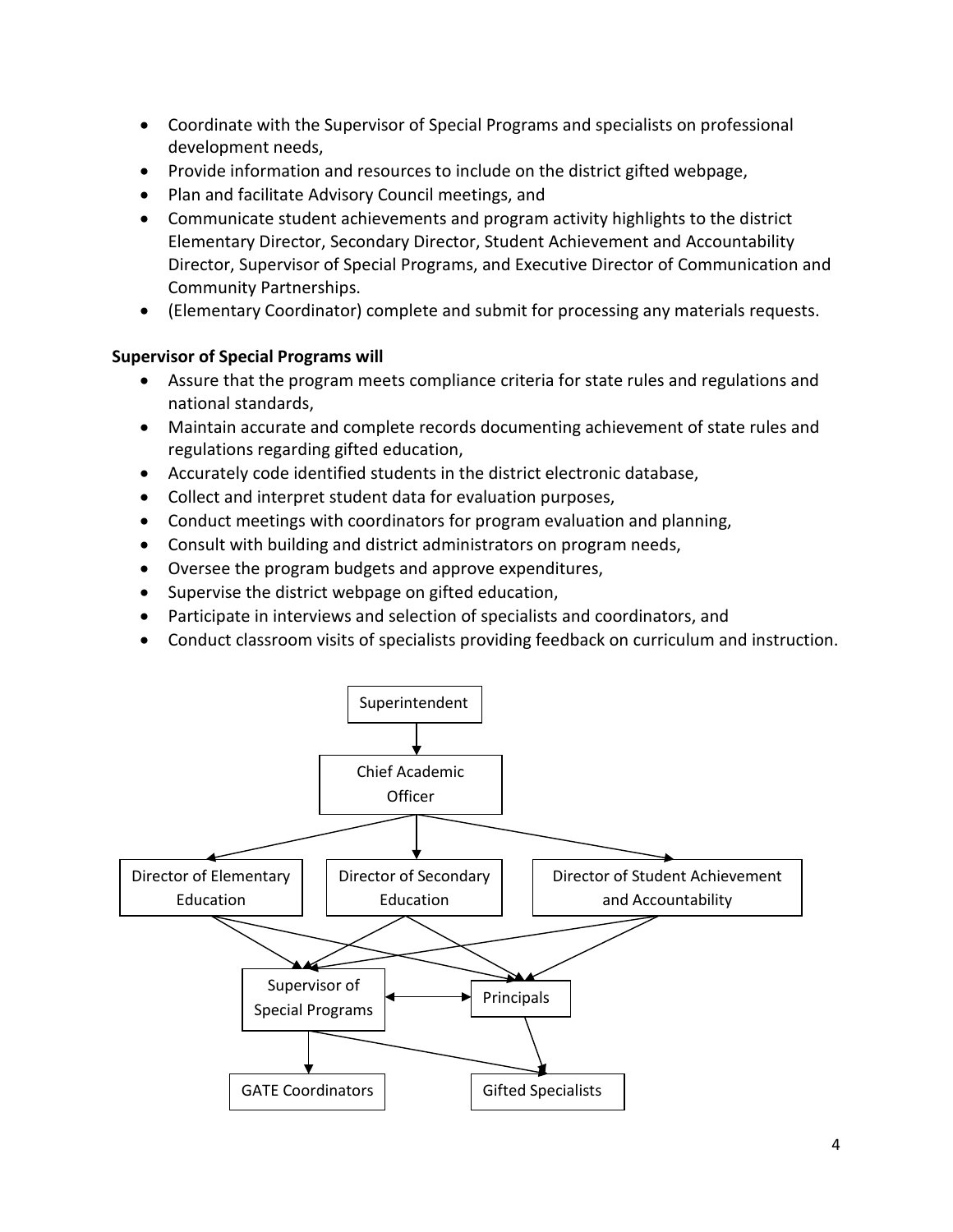## PROFESSIONAL DEVELOPMENT

The district will provide funding and released time to support professional development.

#### **Gifted Specialists:**

- Will participate in all state and district required professional development trainings, and
- Will participate in ongoing professional development specific to the needs of gifted students (characteristics both intellectual and social/emotional, assessment, curriculum planning, instruction, learning environments, programming, and equity) through
	- o District provided workshops,
	- o State or national gifted conferences,
	- o Educational cooperative meetings,
	- o Webinars,
	- o Collaborative meetings among specialists,
	- o Listserv postings,
	- o Membership in professional associations for gifted children,
	- o Articles from professional journals, and/or
	- o Lists of resources and websites.

#### **General Classroom Teachers and Administrators:**

Whenever possible, gifted specialists will provide information and/or training on identification of, needs of, and resources for gifted students through

- District website,
- Print materials, and
- District-wide or school-based workshops.

#### **Advanced Placement and Pre-Advanced Placement Teachers:**

- Will attend required College Board approved trainings every five years and
- (As needed or desired) access resources appropriate for teaching AP courses.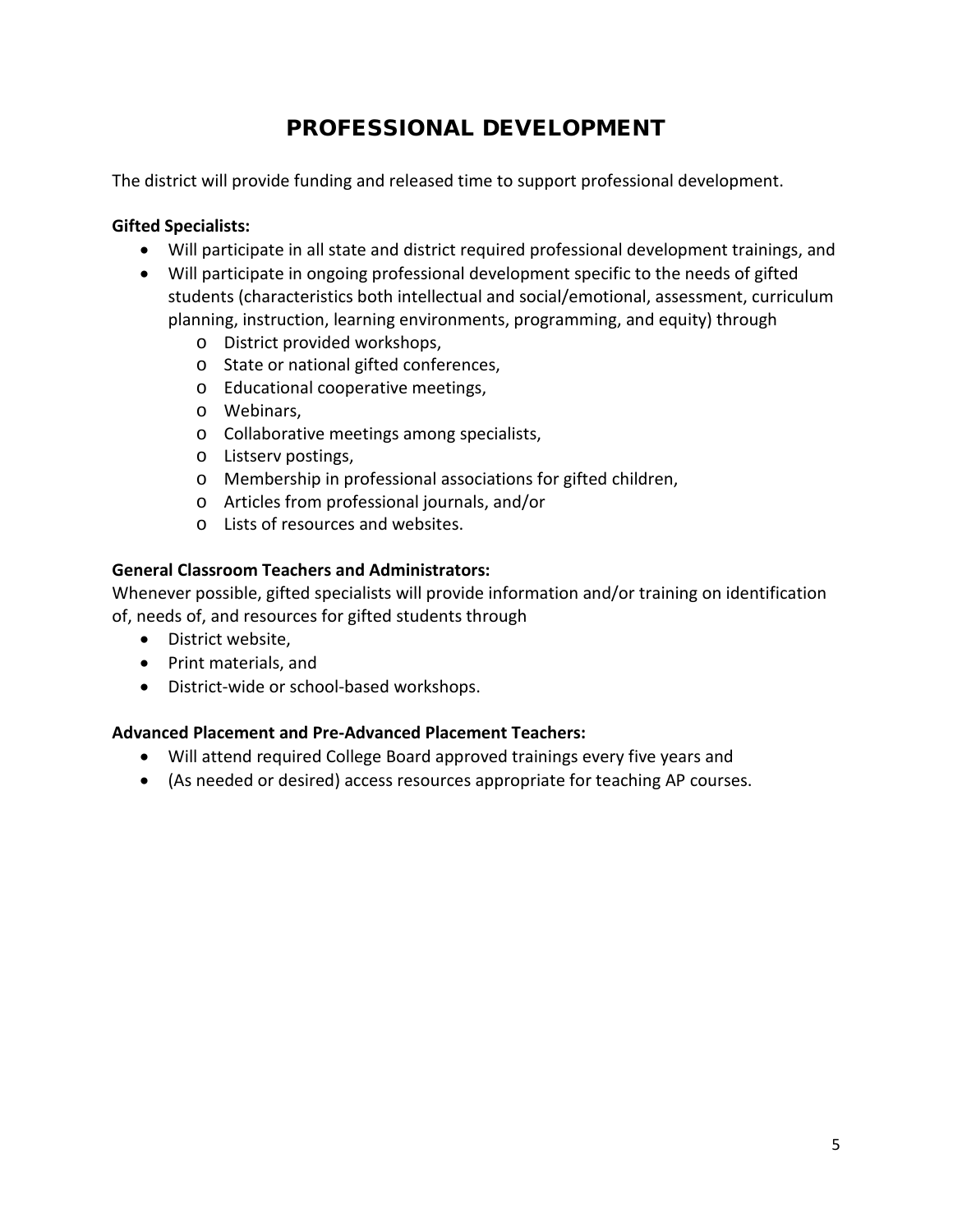## COMMUNITY INVOLVEMENT

The district appreciates the resources of our parents and community members.

- Representative parents and community members will be invited to participate on the Advisory Council along with the GATE specialists, representative principals, representative general classroom teachers, and the Supervisor of Special Programs.
	- o The Advisory Council will meet at least once a year.
- Speakers and mentors from the community will be sought to enrich student learning.
- When possible, community members will serve as an audience for student products.
- Parents and staff input will be gleaned through such avenues as questionnaires and focus groups to provide information for program evaluation.

Community partnerships are strengthened with frequent and effective communication. Communication with parents and the greater community may consist of:

- GATE page on the district website,
- Newsletters (electronic and/or print),
- Teacher protopages accessible to all,
- E-mails or printed notes on student progress and highlights,
- Brochures on the program,
- Newspaper articles on student achievements or GATE learning activities, and
- Recognition of state-level academic competition winners at school board meetings.

When needed, forms and communication will be translated into another language for parents. Parents may request an interpreter for meetings.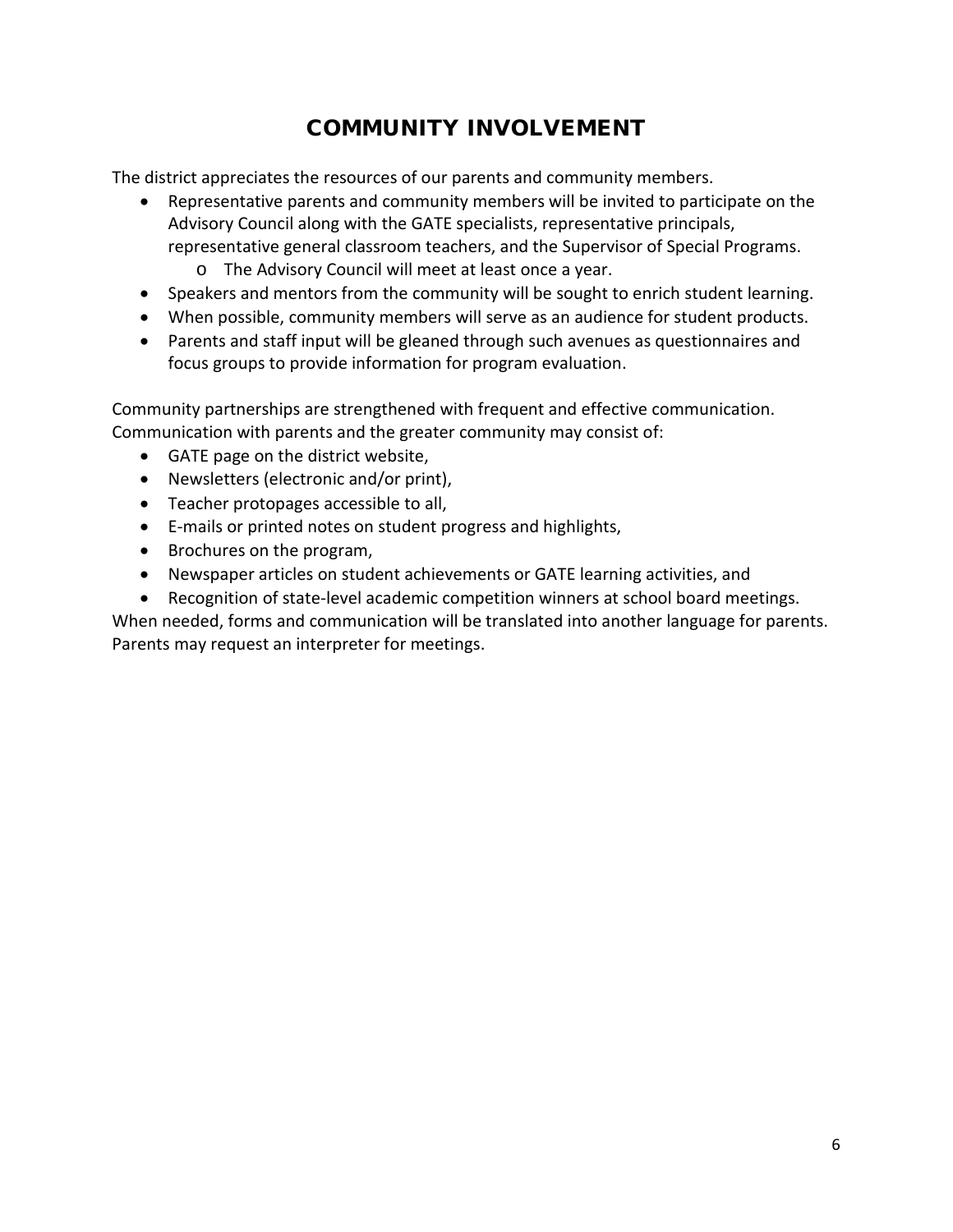## IDENTIFICATION

Identification for the GATE program is ongoing from grades K-12. Characteristics of gifted and talented children are communicated to parents, community members, and staff through the GATE webpage on the district website, professional development sessions, and brochures/forms at building open houses.

Throughout grades K-2 during gifted enrichment sessions and regular classroom learning activities, student strengths are observed and noted monthly by the gifted specialist and regular classroom teacher on the *Observation Inventory.* Names of students who appear frequently on these inventories are compiled for additional information and consideration in the identification process. Teachers are also encouraged to share with the gifted specialist copies of student work which exemplifies exceptional ability.

Referrals of students for the program may be made at any time of the year and in any year of the child's educational journey. A nomination may be submitted by a parent, a teacher or administrator, the student himself/herself, a community member, or a student-peer. The nomination process involves completion of a *Referral of Student for GATE Program* form and presenting it to any GATE specialist.

#### **Identification Instruments**

Administration of tests will occur at least twice each year. Instruments include:

- Otis Lennon School Ability Test (objective, includes a non-verbal section)
- Cognitive Abilities Test (objective, includes a non-verbal section)
- Abbreviated SIGS (subjective)
- Slocumb-Payne Rating Scale by teacher(s) (subjective)
- Williams' Exercise in Divergent Thinking (objective)

Also considered are student grades, scores on other criterion-referenced and norm-referenced tests, comments from *Referral* form and *Parent Questionnaire*, and data from the *Observation Inventories* (if available).

#### **Identification Procedure**

The process is as follows:

- 1. Identification information and referral forms will be available at all times on the GATE webpage and through the specialist; information and forms will also be made available at school open houses.
- 2. A few weeks prior to each testing, the GATE specialist will inform staff (through a variety of avenues) of the testing event and request referrals. Reference will be made to the characteristics of gifted and talented students.
- 3. A *Notice of Program Referral* and *Description of the GATE Program* are sent to parents. GATE specialist secures a completed *Permission for Comprehensive Assessment* Prior to administering any assessments.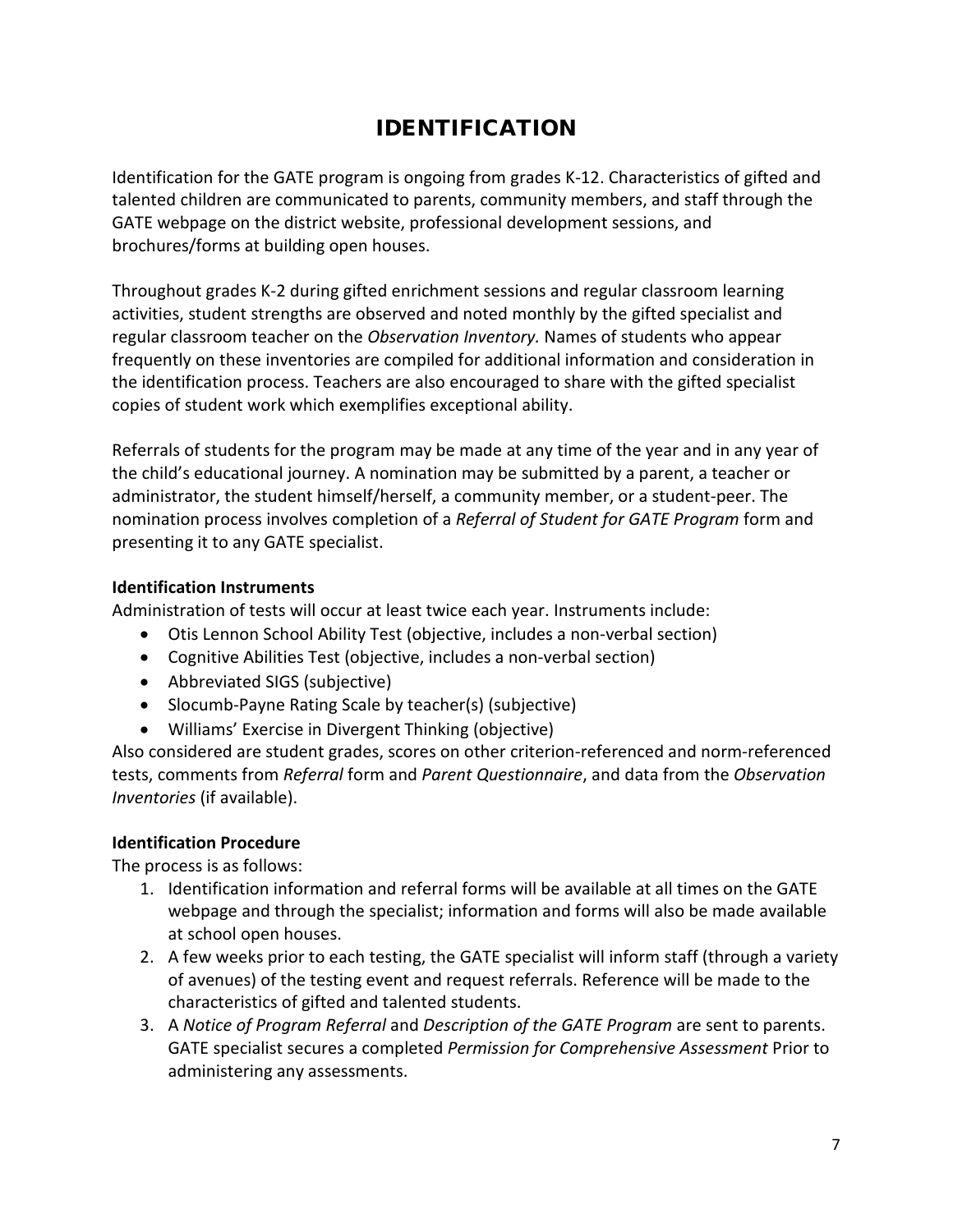- 4. GATE specialist administers the tests and compiles results on the *Student Profile Summary* and *Student Profile Supplemental Information* forms.
- 5. Students having an IEP will be allowed those testing accommodations on the GATE identification assessments. Students who are ELL will be allowed the testing accommodations noted on their Individual English Language Acquisition Plan during GATE identification assessments.
- 6. Student data on these forms is anonymous when presented to the Building Level Review Team to remove bias. Student names are not included but are given an identifying code for a blind screening.
- 7. Student information relevant to interpreting the scores (learning disability and English language learner status) are included on the form. More weight may be placed on nonverbal scores for certain populations.
- 8. GATE specialist convenes the Building Level Review Team consisting of a minimum of a building administrator, two classroom teachers, the counselor, and the GATE specialist.
- 9. The student profiles are considered holistically without cut-scores. Placement decisions are made and recorded.
- 10. Parents are informed in writing of the placement decision; GATE specialists are available to explain scores to parents.
- 11. Students who do not qualify may be retested after one year for test validity.
- 12. GATE specialist provides a program orientation session for the parents of identified students and secures their signature(s) for placement.
- 13. Identified students usually begin participation in the GATE classes at the beginning of a semester.

#### **Appeals**

Parents or staff members may appeal a placement decision through the following process:

- 1. Person requests a conference with the gifted specialist. The building principal should be included in the conference. Scores from the identification process will be explained, and additional considerations may be voiced.
- 2. If the parent/staff member still disagrees with the committee decision after the explanations, a written *Placement Appeal* may be filed with the Supervisor of Special Programs.
- 3. The Supervisor of Special Programs will collect any further data which might assist in an identification decision including possible additional testing.
- 4. A Placement Appeal Committee will be convened with at least five professional educators including a blend of original Building Level Review Team and new committee members. The person submitting an appeal has the right to address the Placement Appeal Committee, but he/she does not have the right to be present during the committee deliberation.
- 5. The decision of the Placement Appeal Committee will be based on multiple criteria. The decision will be communicated in writing to the person making the appeal. This decision will be final.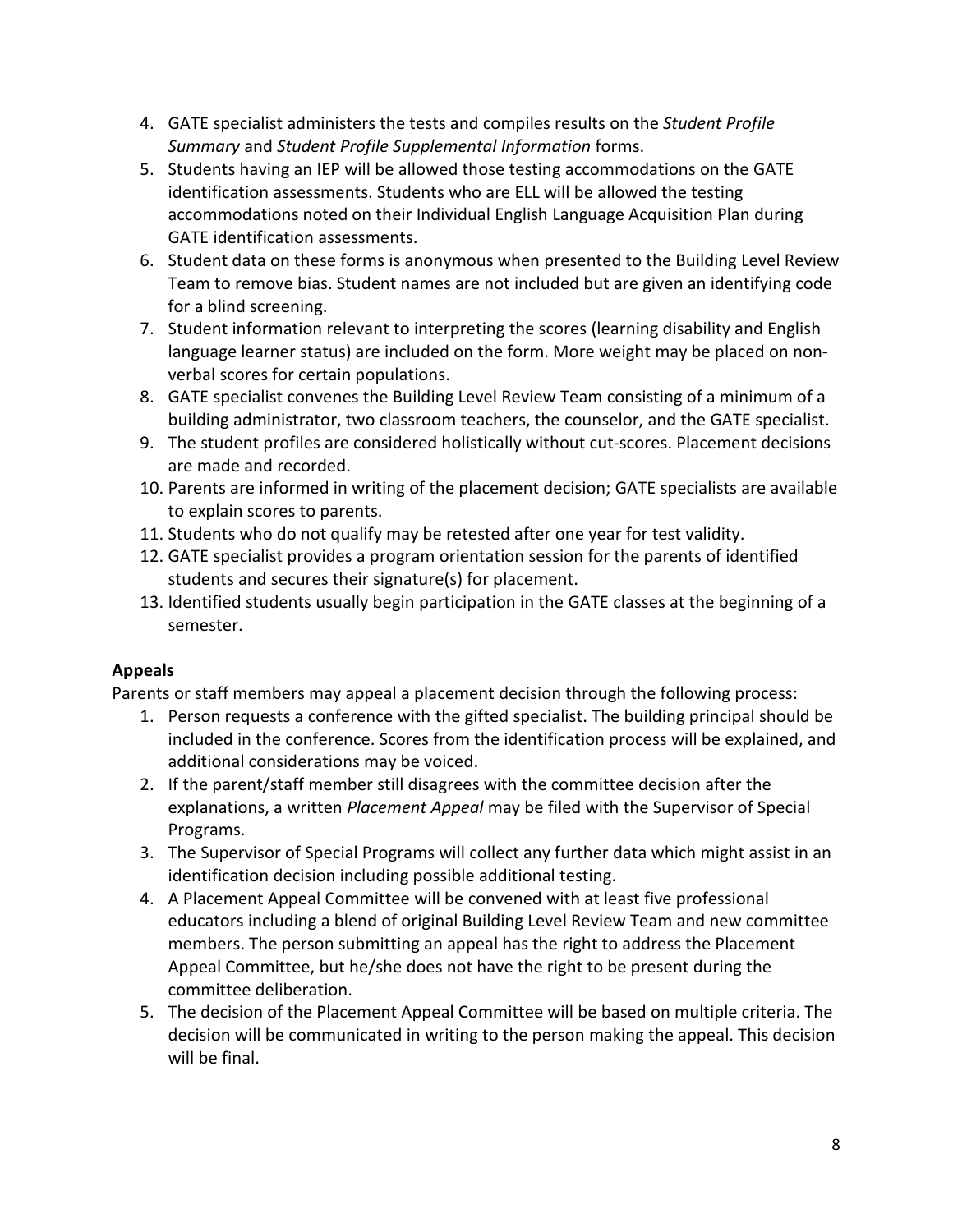#### **Within District Transfers**

Students transferring to another school within the Fort Smith Public Schools will be automatically accepted into the GATE program in the receiving school.

#### **Leave the District and Return**

If a student was in the GATE program in the Fort Smith Public Schools, moves out of district and then returns, his/her assessment data (if less than a year old) will be considered again by the Building Level Review Team. Test scores older than one year will require going through the entire identification procedure again.

#### **Transfer from Another District**

If a student was in a GATE program in another district prior to enrolling in the Fort Smith Public Schools, the GATE specialist will request his/her GATE placement records from the original district. Scores less than one year old will be considered if resulting from tests similar to those utilized by the FSPS identification process. If scores are older than one year or tests are not equivalent, the student will go through the entire identification procedure.

#### **Annual Review**

Student placement continuation is considered every year in late spring based on the student's performance toward GATE goals. The GATE specialist completes the *Annual Review* form on each student. At the junior high level, students are expected to participate in a minimum number of two pre-AP courses for continued placement. High school students must complete the requirements for an honors diploma. Lack of performance and/or inappropriate behavior in the regular classroom is not an automatic determination of exit from the GATE program.

#### **Exit**

Occasionally, a student no longer evidences need for the program or placement no longer seems to be in the best interest of the student according to ADE Standards 7.05. Prior to exiting the program, the gifted specialist should have implemented the following:

- At least two conversations with the parent(s) and student about the student's lack of interest, performance, and/or behavior in the GATE class, and
- An *Improvement Plan* or a change in programming/service delivery drafted in consultation with the student and parent(s), and
- Time allocated in which to see improvement.

If efforts have not led to improvement, the Building Level Review Team will consult and sign an *Exit* form. Exit will be implemented immediately upon the decision.

Parent signature on a secondary course enrollment form where the student is not meeting pre-AP/AP expectations will constitute consent for program exit.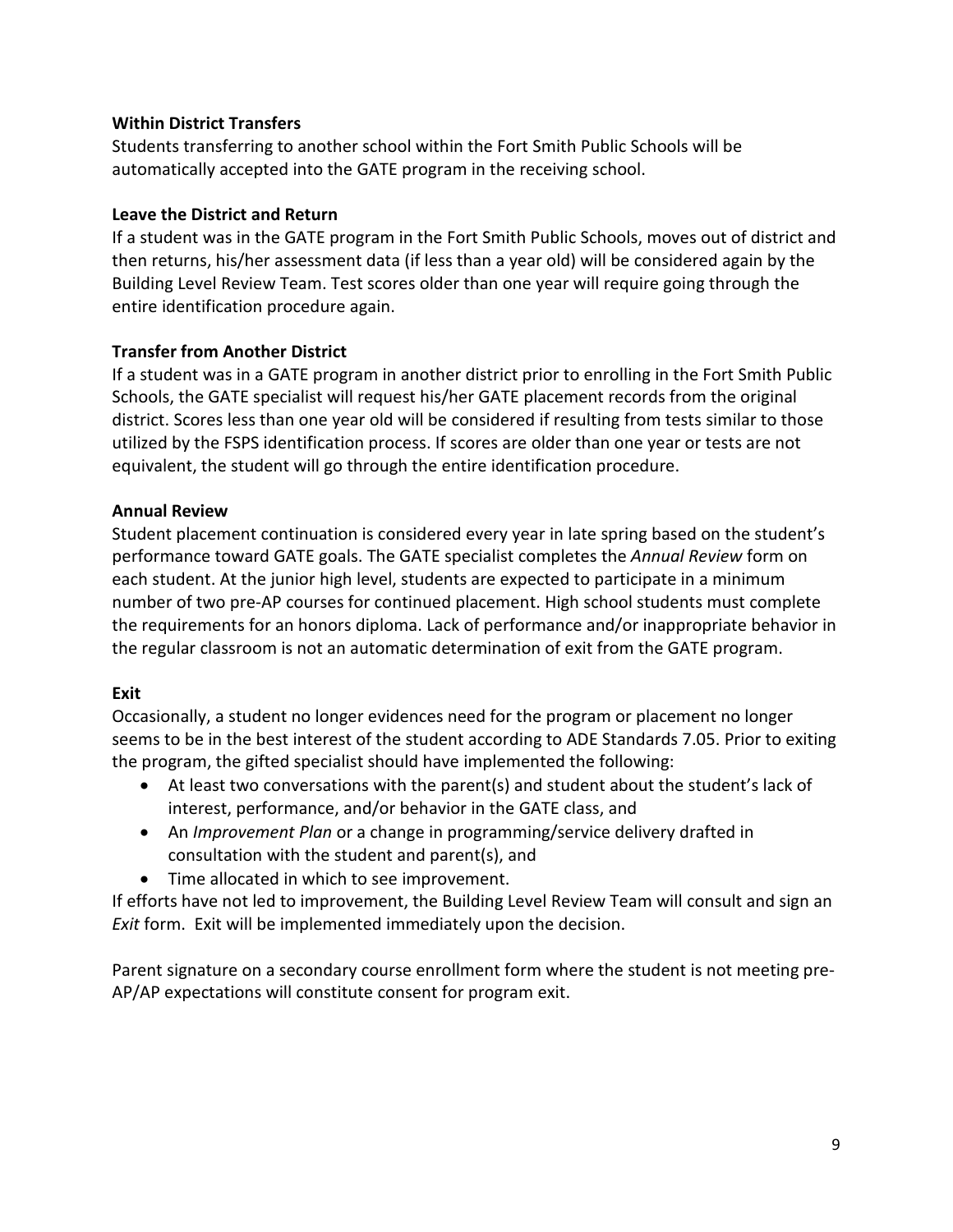#### **Furlough**

A student, parent, or staff member may request a furlough from the program for a stated length of time not to exceed twelve months. The Building Level Review Team needs to approve any furlough. Reasons for a furlough could include, but are not limited to, the following:

- Emotional problems or trauma stemming from self, school, or home,
- Prolonged illness preventing school attendance, or
- Inability to participate due to scheduling conflicts.

A furlough is not a disciplinary tool and should be granted without undue pressure or prejudice to the student. Re-entry may automatically occur at the end of the stated furlough period. If a student elects to exit the program at the end of the furlough, exit procedures will be followed.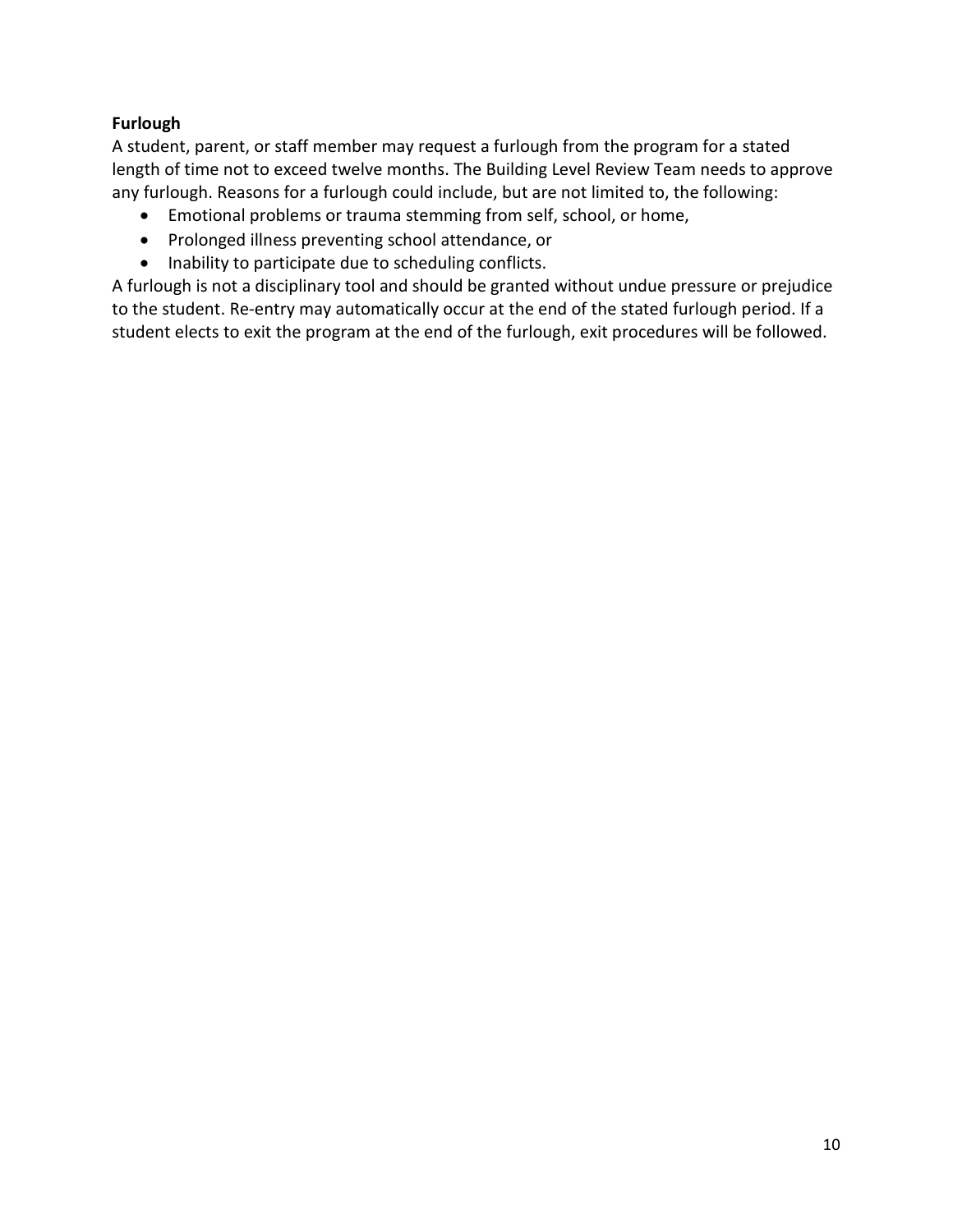## PROGRAMMING

#### **K-2nd Grades: Whole-Group Enrichment**

Gifted specialists provide enrichment lessons once a month in each kindergarten through 2nd grade classroom. Introductory and/or follow-up lessons are provided to the classroom teacher.

During these enrichment lessons and throughout any learning experiences in the classroom, both the general classroom teacher and the gifted specialist note on an *Observation Inventory* the names of students who demonstrate exceptional critical and creative thinking skills*.* This information is utilized in identifying high-potential students to test for the GATE program.

#### **Differentiation**

The development of advanced potential requires differentiation in these ways:

- Learner—appropriate pace to rapidly assimilate content but also to allow reflection, pursuit of individual areas of interest, consideration for level of intensity and sensitivity
- Environment—with a trained specialist in gifted education and with peers of similar ability
- Curriculum (Content)—accelerated and enriched content, advanced complexity of material and skills, interdisciplinary
- Instruction (Process)—based on previous knowledge and experience, adapted to personal learning preference, and aimed at high cognitive levels. Students work to construct their own and new knowledge and make connections across disciplines using methods authentic to the disciplines.
- Assessment (Product)—targets authentic products shared with as authentic an audience as possible and which demonstrate high levels of thinking, problem solving, extension of content, and communication skills.

#### **Grades 3-6: Resource Room Pull-Out**

Students leave their regular classrooms for a total of 150 minutes each week to meet in a resource room. During this time, a gifted specialist provides lessons and facilitates their learning (see Curriculum and Instruction sections). Gifted specialists are available to provide additional information and support to the regular classroom teachers on meeting the needs of their gifted students.

#### **Classwork Policy Grades 3-6**

Established by representative committee of elementary principals and Instruction Department personnel on October 30, 1985:

*Students will be responsible for concepts taught in their regular classroom while they are attending the GATE Program; however, they will not be required to make up classwork.*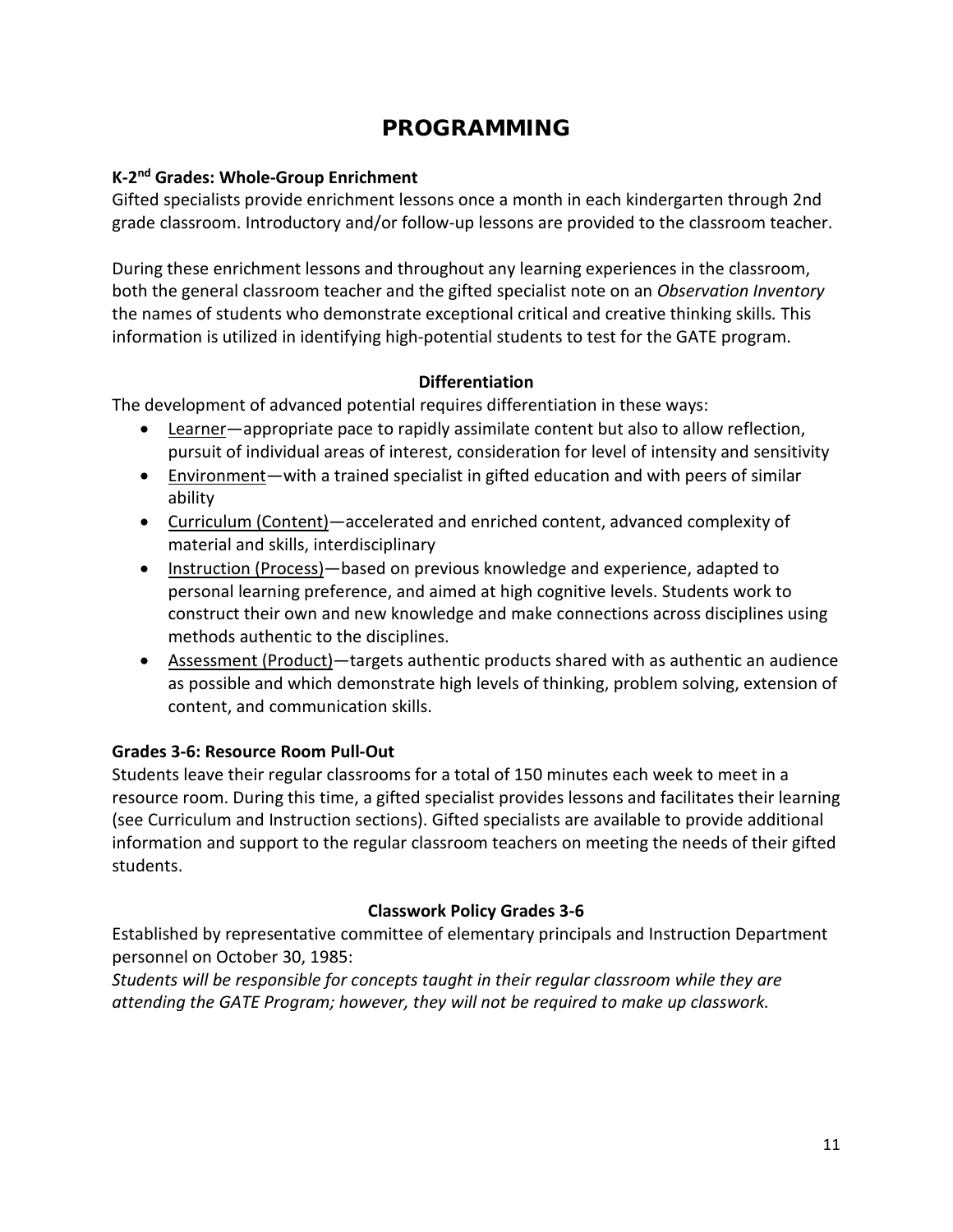#### **Grades 7-9**

In addition to participation in pre-AP courses, identified students may elect to take a gifted class taught by a gifted specialist. The class meets daily. (See also Curriculum and Instruction sections). Students also have the option of participating in extracurricular academic competitions such as BEST Robotics and Quiz Bowl and leadership development in Junior National Honor Society.

#### **Grades 7-12**

All students have the opportunity to take pre-Advanced Placement (pre-AP) and Advanced Placement (AP) courses in the core content areas of English, math, science, and social studies with the goal of an honors diploma. Students taking AP courses may take the College Board AP exam in the spring; high scores on the exam may result in earning college credit for that course while in high school. A variety of extracurricular academic competition and leadership opportunities are provided.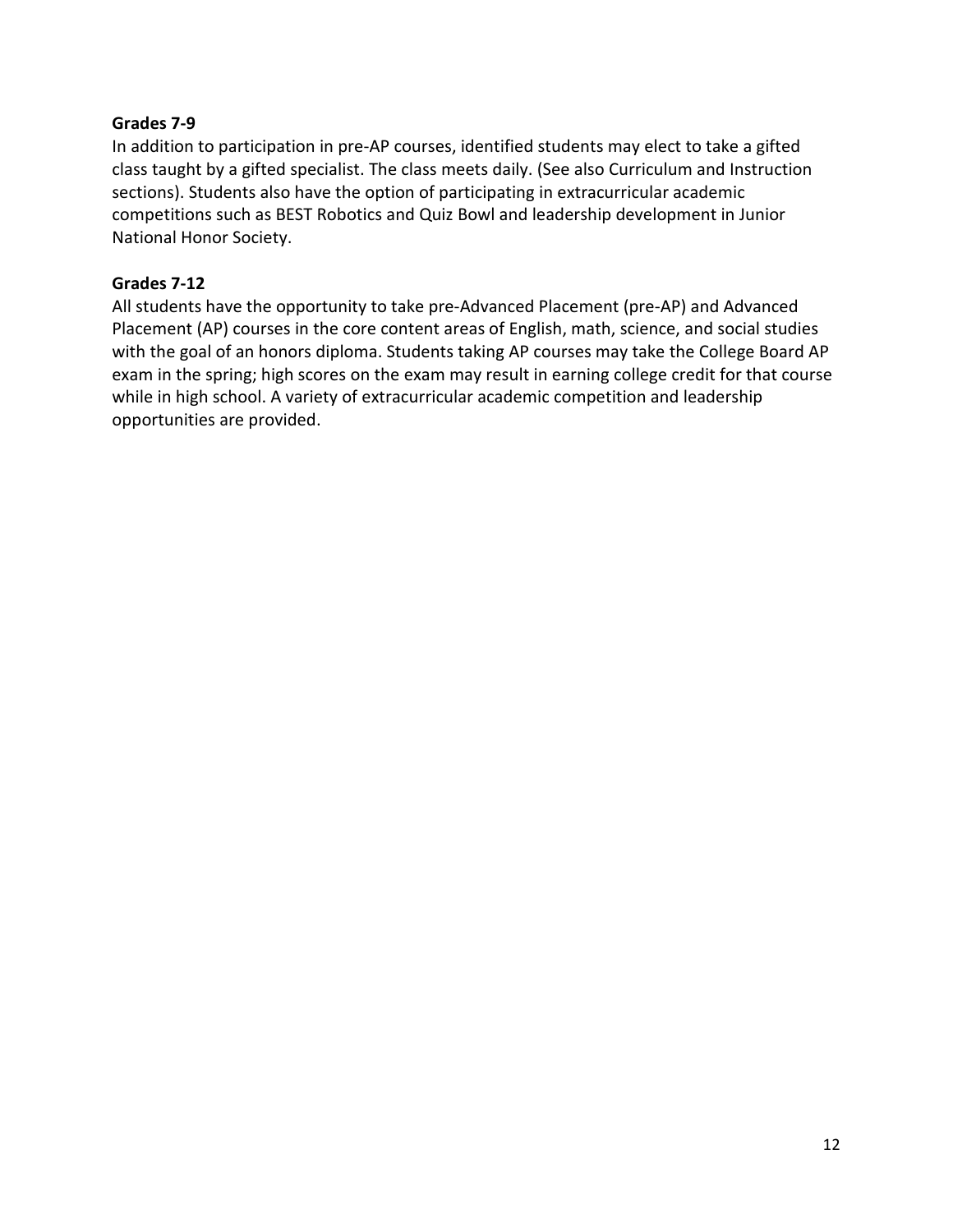## CURRICULUM

Units of study will be aligned with the Western Arkansas Educational Service Cooperative K-12 Gifted and Talented Education Curriculum Frameworks, the Arkansas State Standards, and district expectations. Some choice in content and product will be provided to individualize for students. Pace and acceleration/scaffolding of content will be adjusted according to student need. The curriculum will be culturally responsive.

Learning will focus on developing:

- **Cognitive abilities within a discipline**
	- o Understanding with conceptual depth,
	- o Making connections,
	- o Observing/perceiving with detail and insight,
	- o Analyzing critically,
	- o Considering multiple viewpoints,
	- o Inferring beyond surface level,
	- o Planning,
	- o Discriminating,
	- o Solving problems,
	- o Questioning evidence and reasoning,
	- o Researching authentically,
	- o Summarizing and drawing conclusions, and
	- o Assessing strengths and weaknesses or match to criteria.

#### • **Creative abilities within a discipline**

- o Comfort with ambiguity,
- o Comfort with diversity,
- o Curiosity,
- o Flexibility,
- o Willingness to take acceptable risks,
- o Desire for the unique or unusual, and
- o Sensitivity to environment, aesthetics, and ideas.
- **Social adjustment**
	- o Identification and understanding of personal strengths, weaknesses, preferences, and interests,
	- o Accept or change personal characteristics including perfectionism and underachievement,
	- o Establish personal priorities,
	- o Practice considerate and respectful behavior,
	- o Appreciate the strengths and contributions of others to work collaboratively, and
	- o Understand benefits and limits of competition (win and lose graciously).
- **Leadership skills including habits of mind**
	- o Ethical behavior,
	- o Task commitment and perseverance,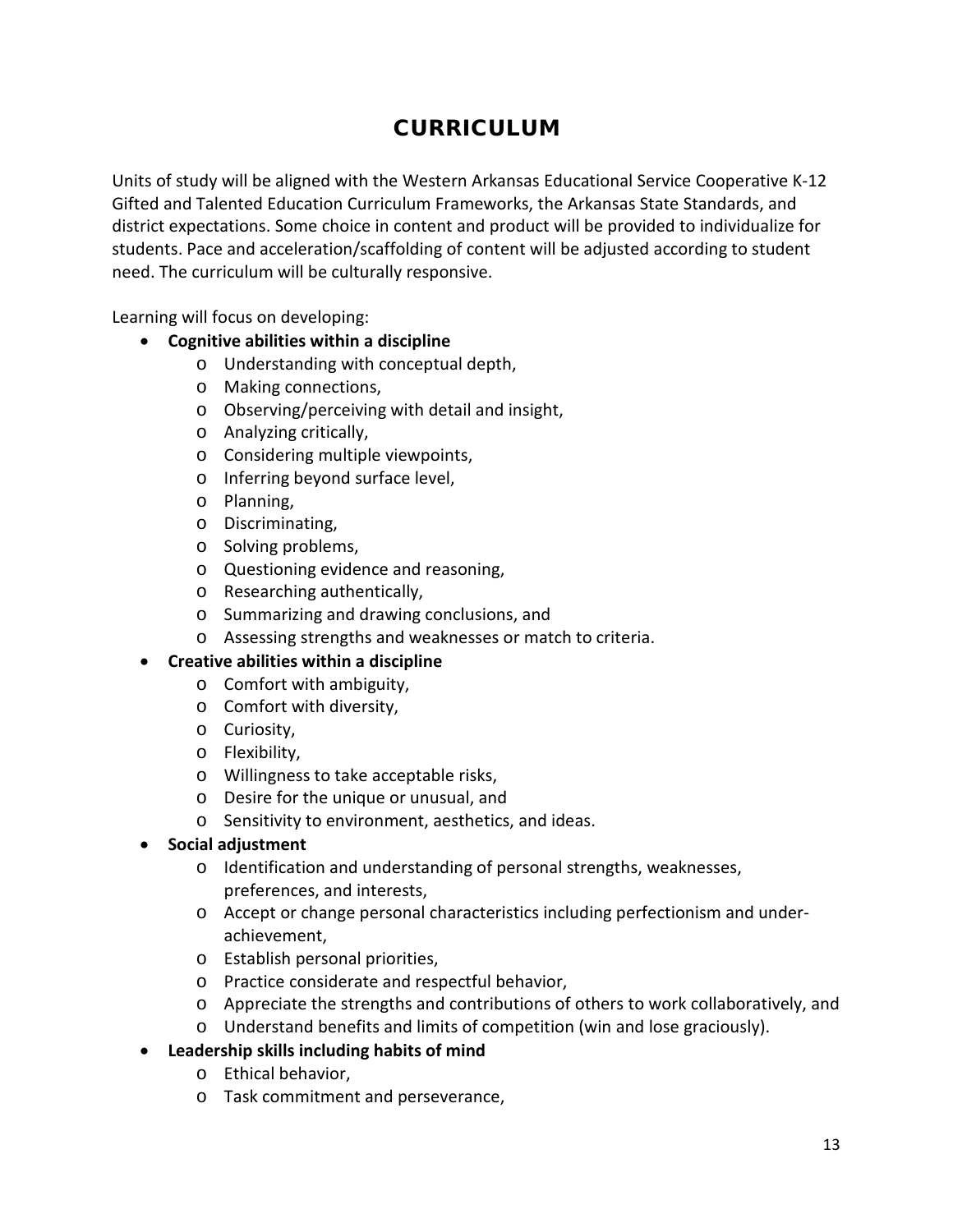- o Drive for precision and accuracy,
- o Drive to go beyond minimum requirements,
- o Envision possibilities,
- o Impulse control,
- o Accept responsibility for one's actions, and
- o Expending of efforts in constructive ways toward common good
- **Vocational and career awareness**, and
- **Effective communication through various media**.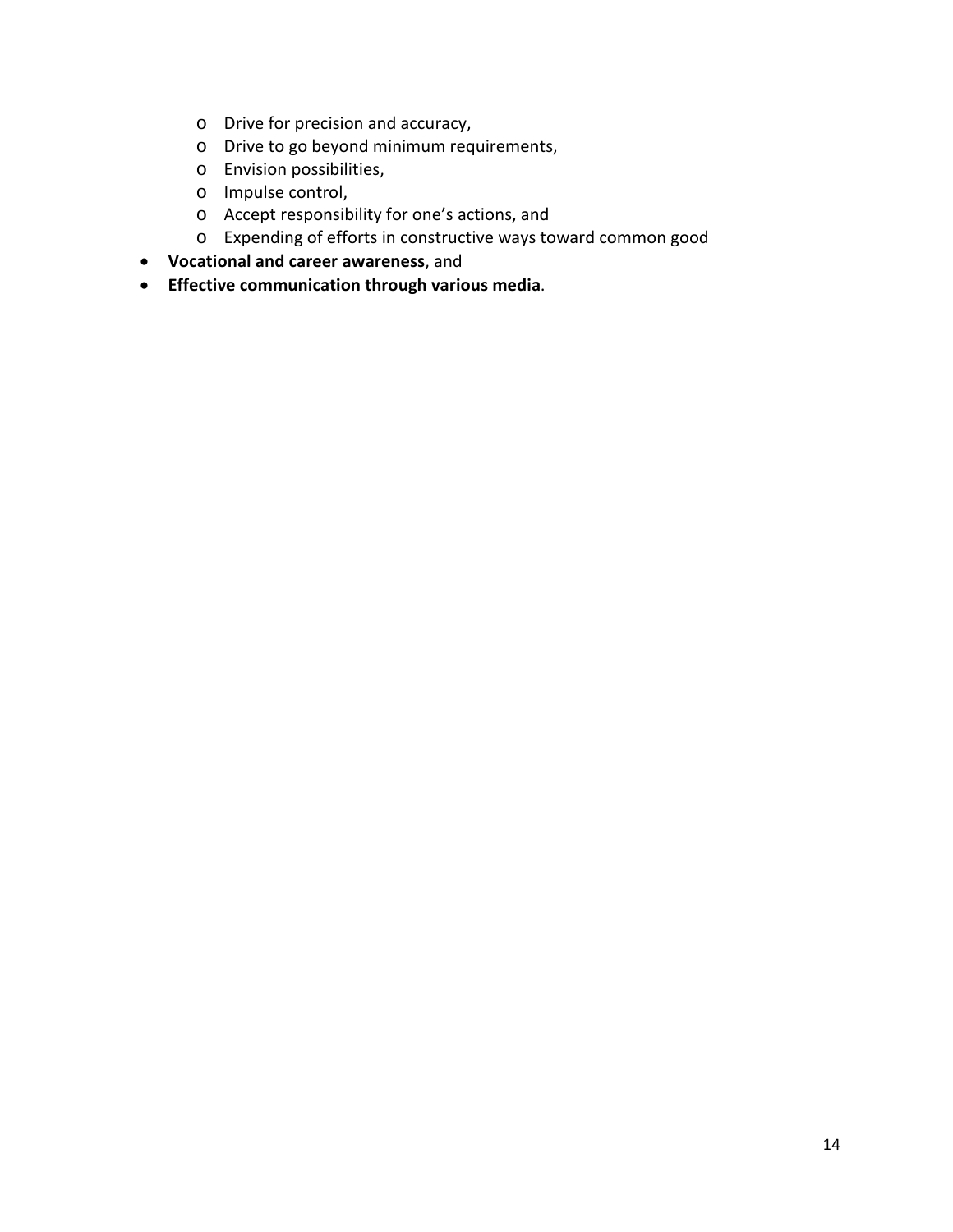## INSTRUCTION

Instruction will both accelerate learning and enrich (extend and deepen) learning.

Instructional strategies will be founded on research of effective practice and be selected and adapted from a wide repertoire. Pre-assessment of student level in knowledge and skills will guide instructional decisions. The instructional process will be individualized based on student needs, preferences, and input.

Multiple and varied resources will be utilized to meet content standards and student needs.

The physical learning environment will be enriching and conducive to student learning needs and curricular goals. It will foster a shift in responsibility from teacher to student, provide access to advanced resources, encourage an inquiry approach, and promote the role of the teacher as facilitator of learning. The emotional learning environment will support trust, respect diversity, and value originality above conformity.

Groupings will be varied and flexible including opportunities for independent work.

Studies will result in products (of varying types and formats) which reflect authentic practice in the discipline, depth of investigation, and creative outcomes rather than reproductive exercises. Student work will be communicated in a quality presentation to an authentic audience.

Students will be provided with product assessment criteria in advance. Progress toward learning goals will be monitored by the student and the specialist with substantial formative assessment and guidance. Feedback will focus on effort and learning from failures rather than talents. Elementary students will receive a GATE report card each quarter; secondary students will receive a grade for the GATE class.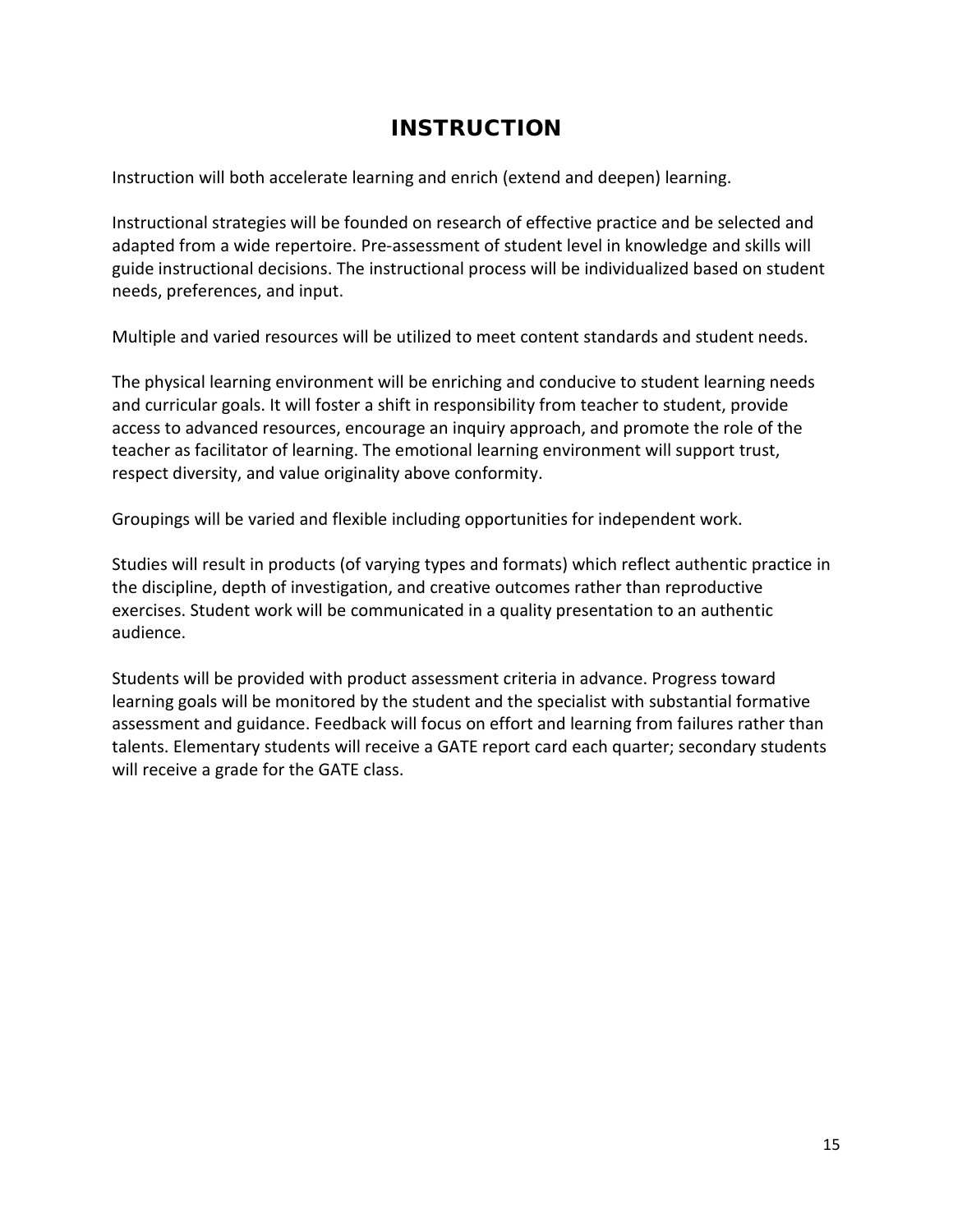## PROGRAM EVALUATION

Program evaluation will be an ongoing process responsive to needs and issues raised by any stakeholders.

Evaluation may target any component of the program including identification, professional development, goals and objectives of the program, programming options, curriculum, and community involvement.

- An annual review will be conducted of student achievement data from such sources as criterion-referenced and norm-referenced assessments and Advanced Placement exam results.
- Periodic examination of GATE program and Advanced Placement participation by demographics (e.g., race/ethnicity, socio-economic status, ELL status) will be conducted.
- Input from parents, staff, and students through questionnaires and/or focus groups along with the Advisory Council will be utilized in making any changes in programming.
- Gifted specialists will collaboratively evaluate effectiveness of units of study through discussion of student products and through comments sought from community review of products.

Evaluation results will be shared with district administrators and principals both informally and formally; community members and staff may view results on the district website.